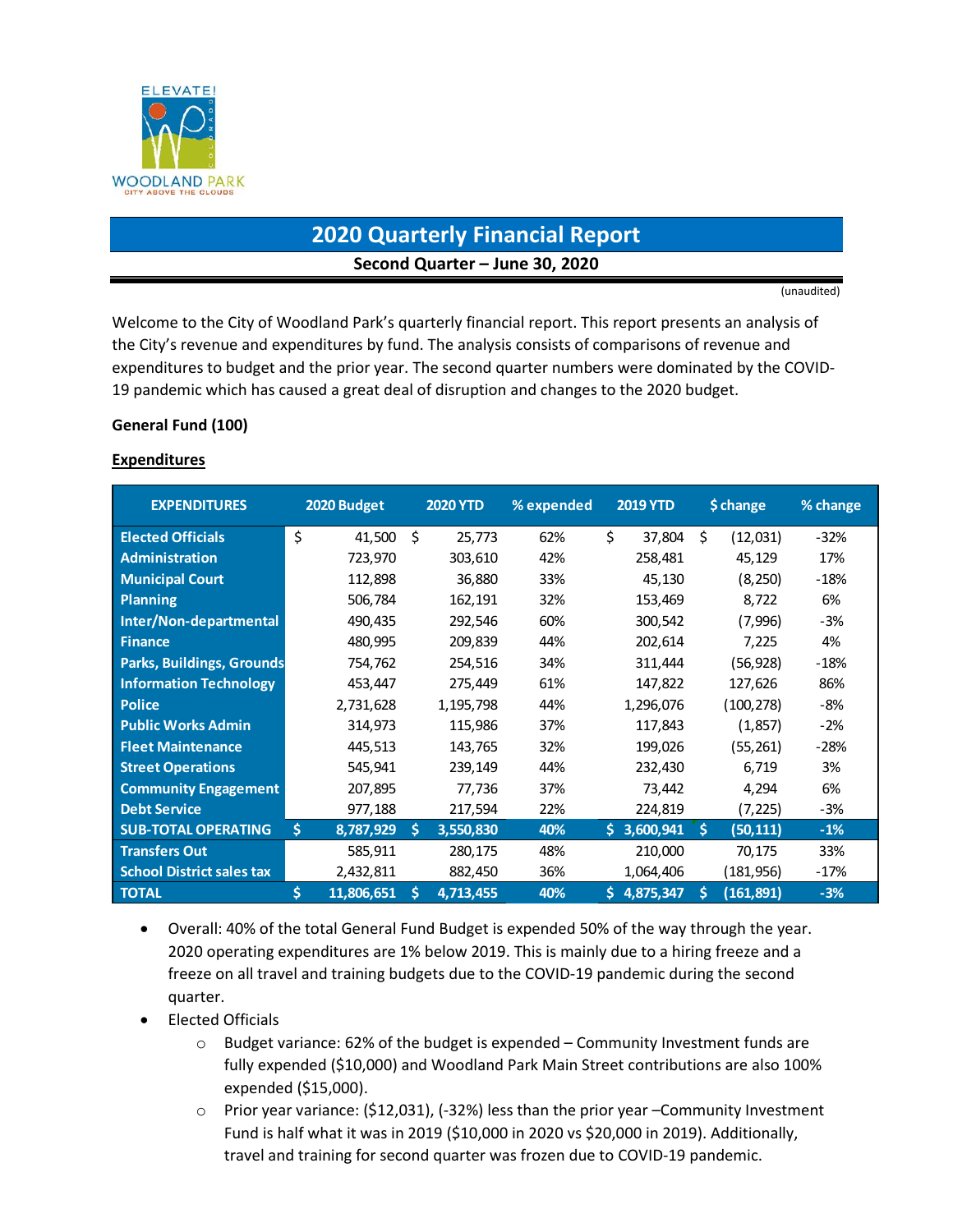- Administration
	- $\circ$  Prior year variance: 17% higher than the prior year HR is included in Administration and HR Generalist did not start until February 2019. Additionally, Administration includes City Clerk budget; 2020 was a municipal election year, whereas 2019 was not.
- Planning
	- $\circ$  6% higher than 2019 at same time period due to the addition of a full-time (vs. part-time previously) Code Enforcement Officer in 2020.
- Information Technology
	- $\circ$  Compared to 2019 increase of \$127,626 or 86% higher—this is due to the server CIP project. Purchase of servers and equipment needed for this important project that will result in reduced cost in future.
- Police
	- o Prior year variance (-\$100,278) or (-8%) below 2019 2019 Kelsey Berreth case increased the police budget. Additionally, travel and training and hiring freezes in 2020 have added to the decrease in 2020 spending.
- Fleet Maintenance
	- $\circ$  There is one less full-time employee in 2020, for a total of 2 full-time employees currently, which has resulted in a decrease of (-\$55,261) or (-28%) compared to 2019.

#### **Revenues**

- **•** SEE TABLE BELOW
- Overall: 46% of the total General Fund Budget is received 50% of the way through the year. 2020 revenues are 12% above what they were at same time in 2019.
- Property tax
	- $\circ$  Budget variance: 26% or \$304,963 above 2019. This is due to the property tax assessments being adjusted every other year in odd years (2019 adjustment) by the County Assessor office. And, property taxes assessed in one year are due the following year (2019 due in 2020 and so on).
- Sales Tax
	- o Sales tax has been trending up this year, and as of Q2 was \$86,343 or 6% above 2019 collections. Much of this has to do with COVID-19 and increased spending at grocery stores, due to restaurant and bar closes in the second quarter due to COVID-19.
- Highway User Tax
	- $\circ$  There is a (-\$17,986) or (-14%) decrease in this tax passed from the state to municipalities due to the decrease in driving--in particular during the second quarter due to COVID-19 travel restrictions.
- Planning Fees
	- o Large fees related to Park Capital Fees received are the reason for the \$105,987 or 463% increase in revenues for that revenue stream.
- Grants/Contributions/Donations
	- o Part of the \$51,464 or 53% increase in revenues in this category is due to the DDA City Loan principal payment increasing from \$75,000 in 2019 to \$110,000 in 2020. This payment is due to the City in June.

At the end of the second quarter, the fund balance in the General Fund is \$3,613,573. Of this, \$2,484,558 is unrestricted/unassigned.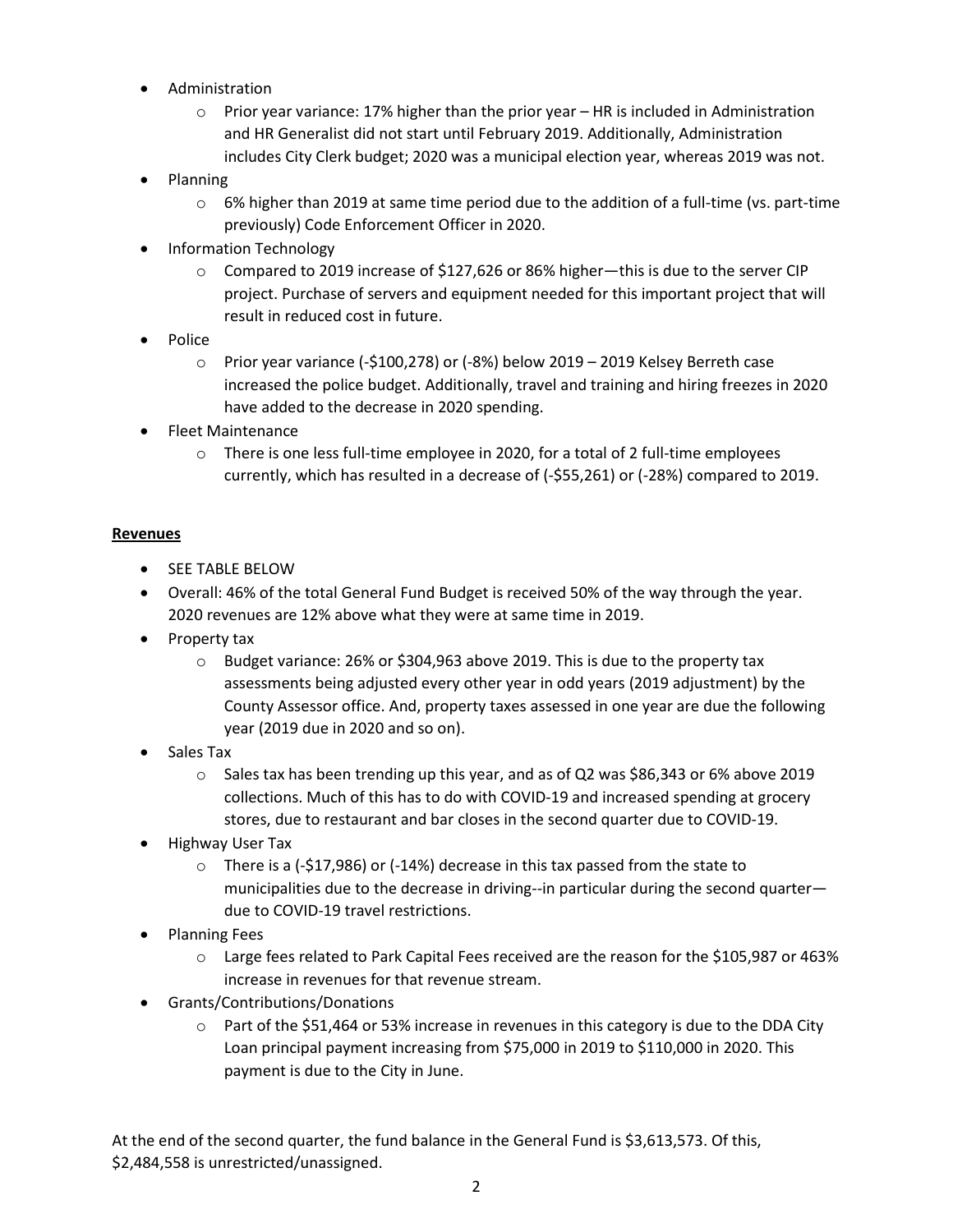| <b>REVENUE</b>                      | 2020 Budget         | <b>2020 YTD</b> | %<br>received | <b>2019 YTD</b>    |    | \$ change | % change |
|-------------------------------------|---------------------|-----------------|---------------|--------------------|----|-----------|----------|
| <b>Taxes</b>                        |                     |                 |               |                    |    |           |          |
| property tax                        | \$<br>2,003,267     | \$<br>1,491,866 | 74%           | \$<br>1,186,902    | -S | 304,963   | 26%      |
| specific ownership tax              | 248,155             | \$<br>65,174    | 26%           | 88,060             |    | (22, 886) | $-26%$   |
| sales tax - 2%                      | 4,280,825           | \$<br>1,579,159 | 37%           | 1,492,816          |    | 86,343    | 6%       |
| sales tax - school district - 1.09% | 2,432,811           | \$<br>909,345   | 37%           | 820,595            |    | 88,749    | 11%      |
| sales tax vendor fee + late fees    | 152,407             | \$<br>57,567    | 38%           | 63,028             |    | (5,461)   | $-9%$    |
| vehicle use tax                     | 225,145             | 80,104          | 36%           | 51,673             |    | 28,431    | 55%      |
| construction use tax                | 70,000              | 40,696          | 58%           | 30,027             |    | 10,668    | 36%      |
| franchise/occupation tax            | 293,660             | 90,932          | 31%           | 162,475            |    | (71, 543) | $-44%$   |
| <b>Total Taxes</b>                  | 9,706,270           | 4,314,841       | 44%           | 3,895,576          |    | 419,265   | 11%      |
|                                     |                     |                 |               |                    |    |           |          |
| <b>Licenses and Permits</b>         |                     |                 |               |                    |    |           |          |
| business licenses                   | 106,600             | 118,255         | 111%          | 99,518             |    | 18,738    | 19%      |
| other licenses/permits              | 4,500               | 4,217           | 94%           | 3,886              |    | 331       | 9%       |
| <b>Total Licenses and Permits</b>   | 111,100             | 122,472         | 110%          | 103,403            |    | 19,069    | 18%      |
|                                     |                     |                 |               |                    |    |           |          |
| Intergovernmental                   |                     |                 |               |                    |    |           |          |
| highway user tax                    | 292,444             | 108,574         | 37%           | 126,560            |    | (17, 986) | $-14%$   |
| <b>E911 PSAP funding</b>            | 200,000             | 100,000         | 50%           | 100,000            |    |           | 0%       |
| road and bridge                     | 19,000              | 13,860          | 73%           | 14,975             |    | (1, 115)  | $-7%$    |
| <b>DOLA</b> grants                  | 55,000              | 8,500           | 15%           | 2,500              |    | 6,000     | 240%     |
| motor vehicle registration          | 35,711              | 10,146          | 28%           | 14,005             |    | (3,859)   | $-28%$   |
| cigarette tax                       | 17,000              | 5,206           | 31%           | 4,660              |    | 546       | 12%      |
| severance tax                       | 45,756              |                 | 0%            |                    |    |           |          |
| drug prevention SRO                 | 24,000              | 13,200          | 55%           | 24,087             |    | (10, 887) | $-45%$   |
| other intergovermental              | 56,500              |                 | 0%            |                    |    |           |          |
| <b>Total Intergovernmental</b>      | 745,411             | 259,486         | 35%           | 318,623            |    | (59, 137) | $-19%$   |
|                                     |                     |                 |               |                    |    |           |          |
| <b>Charges for Services</b>         |                     |                 |               |                    |    |           |          |
| court fees                          | 14,300              | 4,659           | 33%           | 4,504              |    | 155       | 3%       |
| police fees                         | 61,928              | 7,814           | 13%           | 11,382             |    | (3, 568)  | $-31%$   |
| planning fees                       | 39,000              | 128,879         | 330%          | 22,892             |    | 105,987   | 463%     |
| building permit fees                | 20,000              | 17,016          | 85%           | 15,626             |    | 1,390     | 9%       |
| public works fees                   | 2,500               | 1,213           | 49%           | 1,215              |    | (1)       | 0%       |
| build-a-generation/teen center      | 7,400               | 211             | 3%            | 1,560              |    | (1, 349)  | $-86%$   |
| cemetery fees                       | 11,000              | 6,955           | 63%           | 3,875              |    | 3,080     | 79%      |
| <b>Total Charges for Services</b>   | 156,128             | 166,747         | 107%          | 61,054             |    | 105,693   | 173%     |
| <b>Fines and Forfeitures</b>        | 61,200              | 37,032          | 61%           | 22,725             |    | 14,307    | 63%      |
|                                     |                     |                 |               |                    |    |           |          |
| <b>Other</b>                        |                     |                 |               |                    |    |           |          |
| investment earnings                 | 25,000              | 7,639           | 31%           | 17,809             |    | (10, 171) | $-57%$   |
| grants/contributions/donations      | 136,500             | 147,896         | 108%          | 48,941             |    | 98,955    | 202%     |
| miscellaneous                       | 22,300              | 66,044          | 296%          | 56,788             |    | 9,256     | 16%      |
| <b>Total Other</b>                  | 245,000             | 221,579         | 90%           | 142,455            |    | 79,124    | 56%      |
| <b>Transfers In</b>                 | 920,666             | 399,079         | 43%           | 385,996            |    | 13,084    | 3%       |
|                                     |                     |                 |               |                    |    |           |          |
| <b>Total</b>                        | \$<br>11,884,575 \$ | 5,521,237       | 46%           | \$<br>4,929,832 \$ |    | 591,405   | 12%      |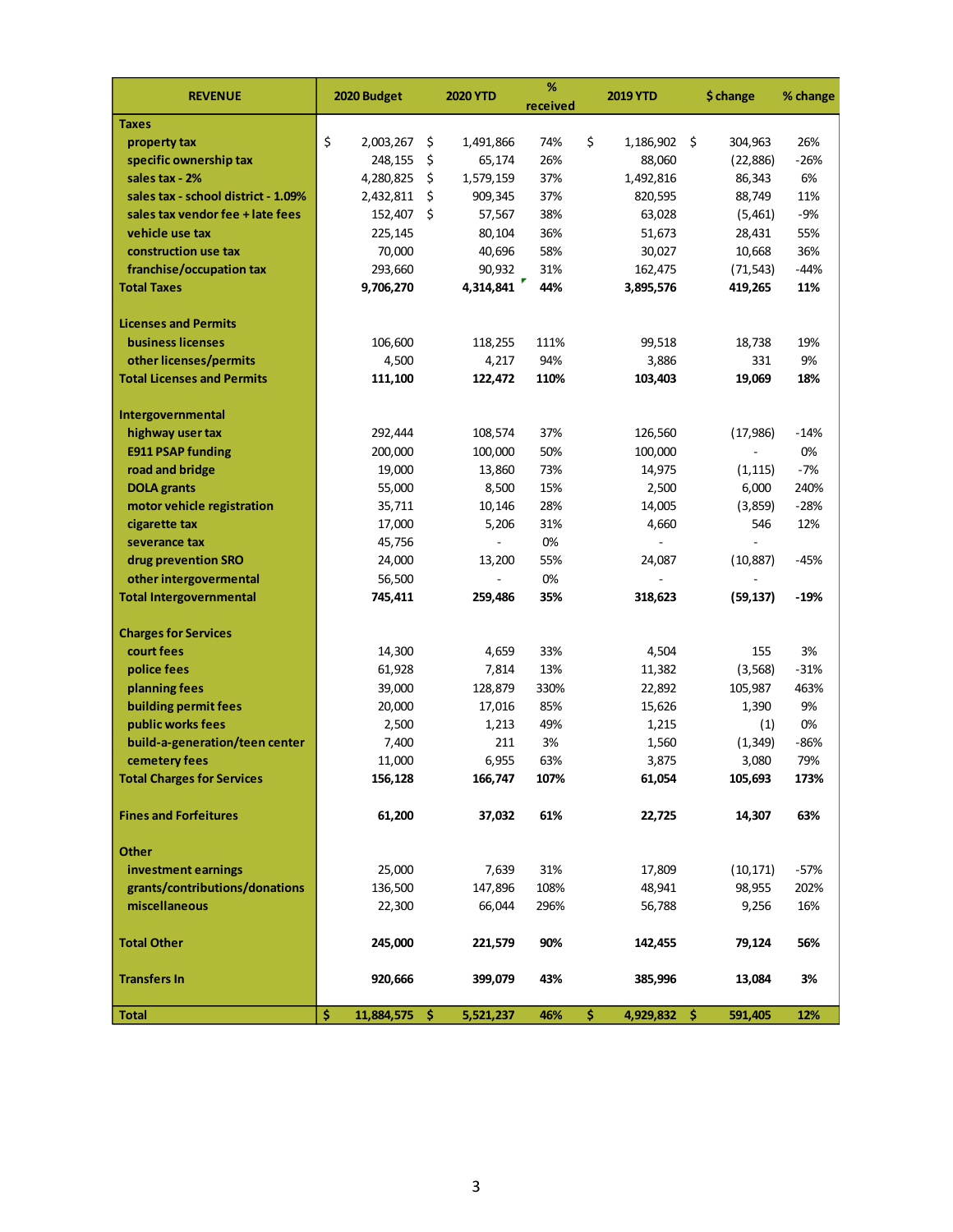| <b>General Fund Summary</b>                                                                                                | budget                                             | <b>2020 YTD</b>                                        | % received/<br>expended |
|----------------------------------------------------------------------------------------------------------------------------|----------------------------------------------------|--------------------------------------------------------|-------------------------|
| beginning fund balance<br>revenue<br>expenditures                                                                          | 2,805,792<br>S.<br>11,884,575<br>11,806,653        | \$2,805,792<br>5,521,237<br>4,713,455                  | 46%<br>40%              |
| ending fund balance                                                                                                        | \$2,883,714                                        | 3,613,573<br>\$                                        |                         |
| fund balance designations<br>nonspendable<br>restricted for emergencies<br>unrestricted, unassigned<br>ending fund balance | \$<br>775,000<br>354,015<br>1,589,314<br>2,718,329 | S<br>775,000<br>354,015<br>2,484,558<br>3,613,573<br>S |                         |

#### **Culture and Recreation Fund (220)**

| <b>CULTURE AND RECREATION FUND</b>                                                                                                                              |          | 2020 Budget                                         |         | <b>2020 YTD</b>                                  | $%$ received/<br>expended       |           | <b>2019 YTD</b>                                   |                   | \$ change                                             | % change                               |
|-----------------------------------------------------------------------------------------------------------------------------------------------------------------|----------|-----------------------------------------------------|---------|--------------------------------------------------|---------------------------------|-----------|---------------------------------------------------|-------------------|-------------------------------------------------------|----------------------------------------|
| <b>Revenue</b><br><b>Parks and Recreation</b><br><b>Woodland Aquatic Center</b><br><b>Cultural Center</b><br><b>Transfer In/Support</b><br><b>Total Revenue</b> | \$<br>\$ | 96,750<br>417,000<br>62,000<br>660,911<br>1,236,661 | -S<br>S | 27,460<br>61,892<br>29,852<br>302,836<br>422,040 | 28%<br>15%<br>48%<br>46%<br>34% | \$<br>\$. | 53,218<br>176,924<br>30,216<br>252,251<br>512,609 | -S<br>\$.         | (25,758)<br>(115,032)<br>(365)<br>50,586<br>(90, 569) | -48%<br>-65%<br>$-1%$<br>20%<br>$-18%$ |
| <b>Expenditures</b><br><b>Parks and Recreation</b><br><b>Woodland Aquatic Center</b><br><b>Cultural Center</b><br><b>Total Expenditures</b>                     | \$<br>\$ | 347,676<br>749,190<br>139,795<br>1,236,661          | S<br>S  | 114,350<br>236,560<br>51,320<br>402,229          | 33%<br>32%<br>37%<br>33%        | Ś.<br>\$  | 131,533<br>324,690<br>60,382<br>516,606           | <sub>S</sub><br>s | (17,184)<br>(88,130)<br>(9,063)<br>(114, 377)         | $-13%$<br>$-27%$<br>$-15%$<br>$-22%$   |

The fund most affected by the COVID-19 pandemic and mandatory closures, which affected all departments/divisions, has been the Culture and Recreation fund. Hopefully this fund will at least partially recover during the second half of 2020, as the Aquatic Center was allowed by the state to reopen in mid-June. The trajectory for the Culture and Recreation fund was headed in a positive direction through most of the first quarter 2020; it is disappointing to see the (-65%) drop in revenues for the Aquatic Center compared to 2019. Additionally, an increase of 20%, or \$50,586, in transfers from the General Fund and Conservation Trust Fund was needed to keep the fund solvent through the end of Q2.

- Revenues are 34% received 50% of the way through the year.
- Parks and Recreation is 33% expended with 28% of budgeted revenues received.
- Cultural Center budget is 37% expended with 48% of budgeted revenues received.
- Woodland Aquatic Center budget is 32% expended with only 15% of budgeted revenues received.
	- $\circ$  The following table provides further detail of the financial operations of the Woodland Aquatic Center.
	- o Of note is the (-186%) or (-\$115,070) decrease in revenues compared to 2019.
	- $\circ$  Expenditures are down (-64,651) or (-27%) due to the closure of the Aquatic Center and employee furloughs in the second quarter.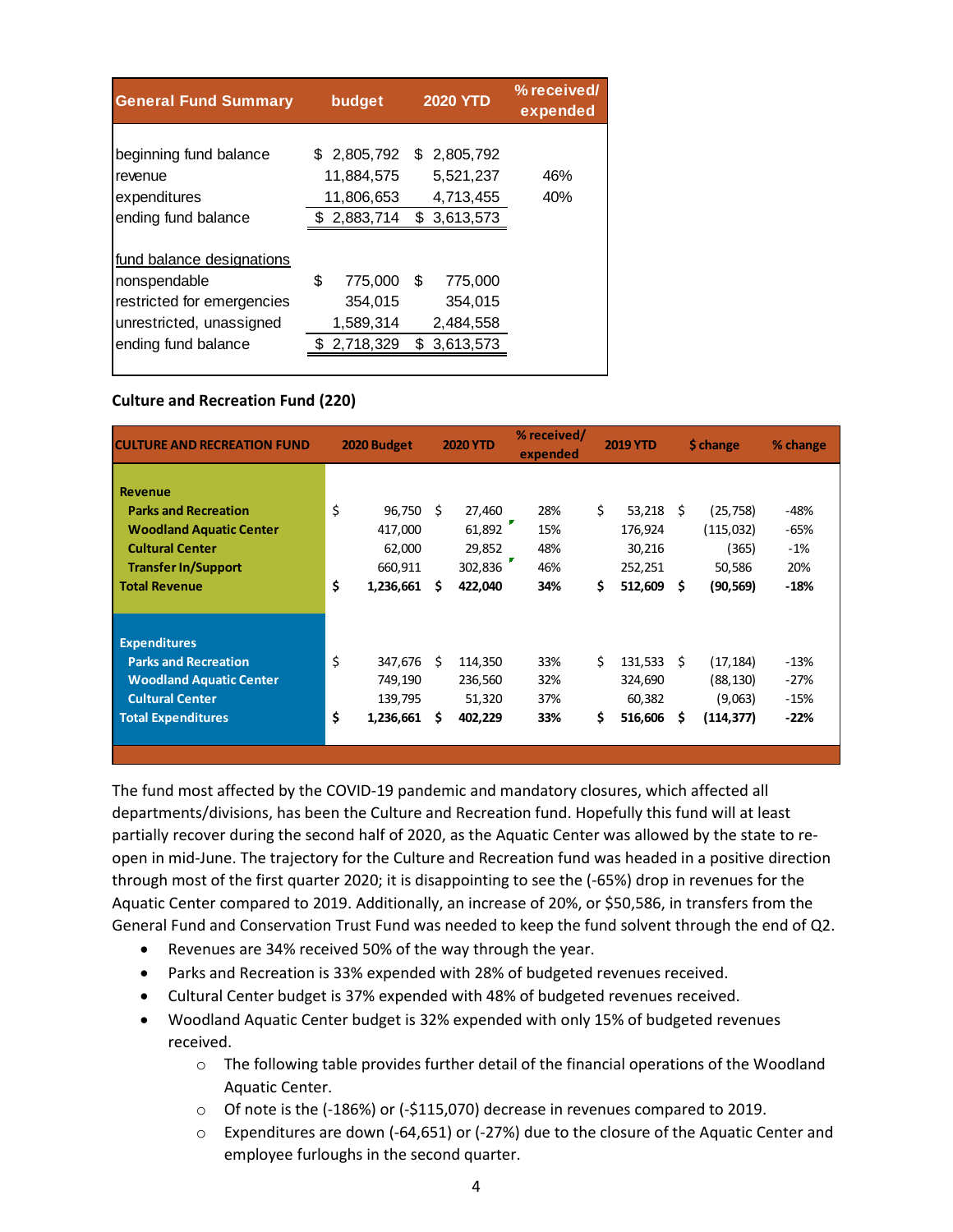| <b>WOODLAND AQUATIC CENTER</b> | 2020 Budget   | <b>2020 YTD</b> | $%$ rec/exp |    | <b>2019 YTD</b> |    | \$ change | % change |
|--------------------------------|---------------|-----------------|-------------|----|-----------------|----|-----------|----------|
| <b>Revenue</b>                 |               |                 |             |    |                 |    |           |          |
| <b>Learn to Swim Program</b>   | \$<br>45,000  | 6,465           | 14%         | \$ | 16,677          |    | (10, 212) | $-61%$   |
| <b>Fitness Programs</b>        | 22,000        | 4,140           | 19%         |    | 8,638           |    | (4, 497)  | -52%     |
| <b>Sports Programs</b>         |               | 8,157           |             |    |                 |    | 8,157     |          |
| <b>Silver Sneakers Program</b> | 8,500         | 1,080           | 13%         |    | 3,470           |    | (2,390)   | -69%     |
| <b>Daily Use Fees</b>          | 120,000       | 14,754          | 12%         |    | 45,307          |    | (30,553)  | $-67%$   |
| <b>Pass and Punch Cards</b>    | 169,000       | 19,558          | 12%         |    | 62,832          |    | (43, 275) | -69%     |
| <b>Merchandise Sales</b>       | 6,000         | 475             | 8%          |    | 1,467           |    | (992)     | -68%     |
| <b>Facility Rentals</b>        | 30,000        | 7,079           | 24%         |    | 11,112          |    | (4,033)   | $-36%$   |
| <b>Special Events</b>          | 3,500         | 146             | 4%          |    | 849             |    | (703)     | -83%     |
| <b>Concecessions</b>           | 12,000        |                 | 0%          |    | 74              |    | (74)      | $-100%$  |
| <b>Contributions/Donations</b> | 1,000         |                 | 0%          |    | 26,500          |    | (26, 500) | $-100%$  |
| <b>Total</b>                   | Ś<br>417,000  | -Ś<br>61,854    | 15%         | \$ | 176,924         | -S | (115,070) | $-186%$  |
| <b>Expenditures</b>            |               |                 |             |    |                 |    |           |          |
| <b>Salary and Benefits</b>     | \$<br>513,987 | Ś.<br>146,126   | 28%         | Ś. | 206,272         | Ś. | (60, 145) | $-29%$   |
| <b>Purchased Services</b>      | 18,103        | 13,805          | 76%         |    | 4,928           | S  | 8,876     | 180%     |
| <b>Operating Expenditures</b>  | 199,400       | 74,664          | 37%         |    | 74,657          | Ś  | 8         | 0%       |
| <b>Supplies</b>                | 17,700        | 1,964           | 11%         |    | 15,353          | \$ | (13, 389) | -87%     |
| <b>Total</b>                   | \$<br>749,190 | Ŝ<br>236,560    | 32%         | \$ | 301,210         | Ŝ  | (64, 651) | $-27%$   |

The fund balance in the Culture and Recreation Fund on June 30 is \$144,496. Of this, \$85,003 is nonspendable inventory leaving \$59,493 unrestricted/unassigned.

| <b>Culture and Recreation</b><br><b>Fund Summary</b>                  | budget |                                   |    | <b>2020 YTD</b>               | % received/<br>expended |
|-----------------------------------------------------------------------|--------|-----------------------------------|----|-------------------------------|-------------------------|
| beginning fund balance<br>revenue<br>expenditures                     | S      | 124,685<br>1,236,661<br>1,236,661 | S  | 124,685<br>422,040<br>402,229 | 34%<br>33%              |
| ending fund balance                                                   |        | 124,685                           | \$ | 144,496                       |                         |
| fund balance designations<br>nonspendable<br>unrestricted, unassigned | \$     | 85,003<br>39,682                  | S  | 85,003<br>59,493              |                         |
| ending fund balance                                                   |        | 124,685                           | \$ | 144,496                       |                         |
|                                                                       |        |                                   |    |                               |                         |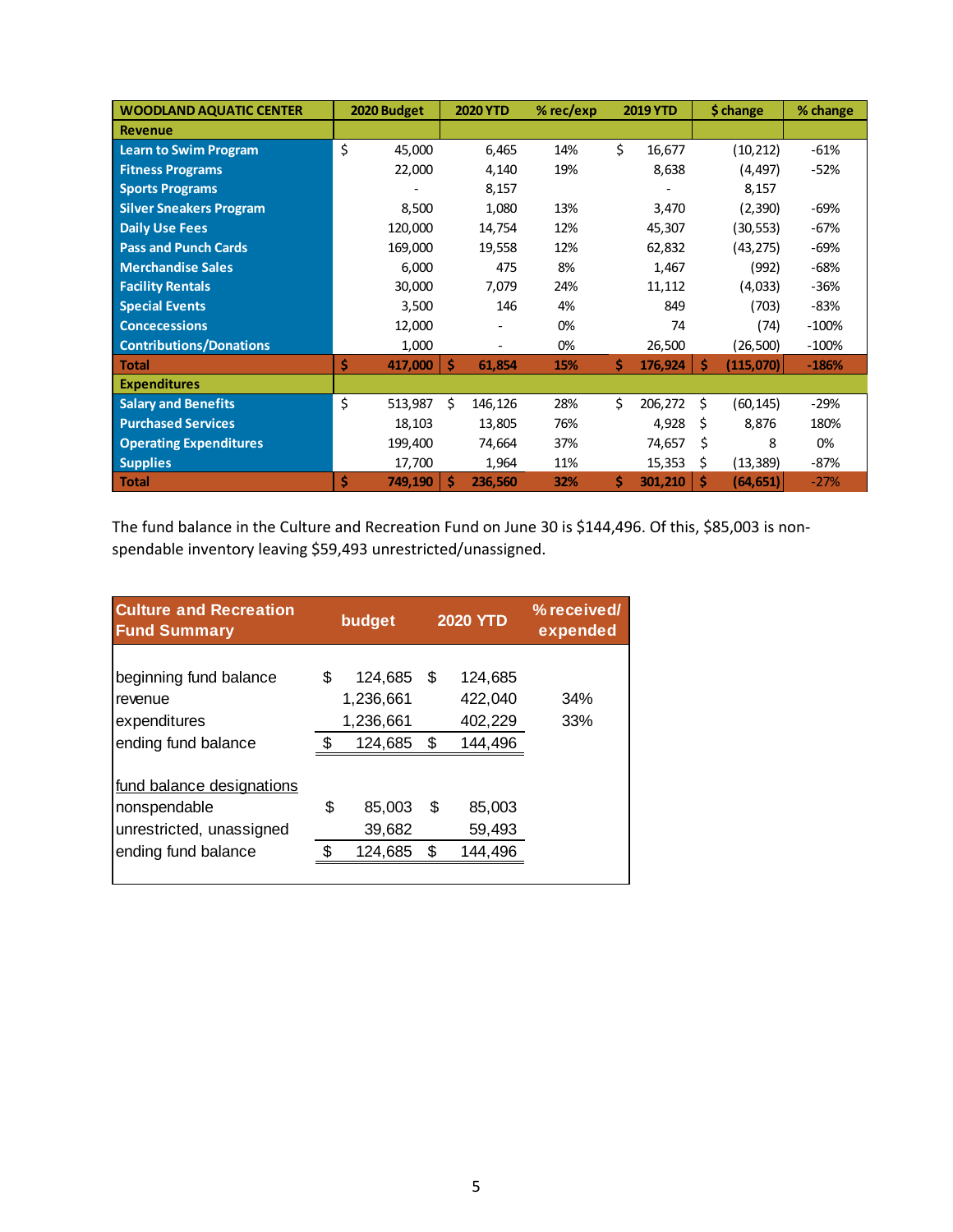# **Street Capital Improvement Fund (410)**

| <b>STREET CAPITAL IMPROVEMENT</b><br><b>FUND</b> | 2020 Budget     |    | <b>2020 YTD</b> | % received/<br>expended |    | <b>2019 YTD</b> |      | \$ change | % change |
|--------------------------------------------------|-----------------|----|-----------------|-------------------------|----|-----------------|------|-----------|----------|
| <b>Revenue</b>                                   |                 |    |                 |                         |    |                 |      |           |          |
| sales tax - 1%                                   | \$<br>2,140,400 | Ŝ. | 806,730         | 38%                     | Ś. | 727,996         | Ŝ.   | 78,735    | 11%      |
| transportation capital fees                      |                 |    | 76,827          | n/a                     |    | 11,685          |      | 65,142    | 558%     |
| vendor fee & late fee - sales tax                | 76,000          |    | 28,783          | 38%                     |    | 25,432          |      | 3,350     | 13%      |
| grant                                            |                 |    |                 | n/a                     |    |                 |      |           |          |
| interest                                         | 1,500           |    | 12,520          | 835%                    |    | 21,286          |      | (8, 765)  | $-41%$   |
| <b>Total Revenue</b>                             | \$<br>2,217,900 | \$ | 924,860         | 42%                     | Ś. | 786,398         | Ŝ.   | 138,462   | 18%      |
|                                                  |                 |    |                 |                         |    |                 |      |           |          |
|                                                  |                 |    |                 |                         |    |                 |      |           |          |
| <b>Expenditures</b>                              |                 |    |                 |                         |    |                 |      |           |          |
| street paving improvements                       | \$<br>1,805,122 | Ŝ. | 259,711         | 14%                     |    | 8,745           | - \$ | 250,966   | 2870%    |
| street repairs/maintenance                       | 24,140          |    | 1,751           | 7%                      |    | 12,779          |      | (11,028)  | $-86%$   |
| street restriping                                | 10,000          |    | 3,233           | 32%                     |    | 3,515           |      | (282)     | $-8%$    |
| trail repairs/maintenance                        | 30,000          |    |                 | 0%                      |    |                 |      |           |          |
| parking lot repair/maintenance                   | 164,533         |    | (31,669)        | $-19%$                  |    |                 |      | (31, 669) |          |
| drainage improvements                            |                 |    |                 |                         |    |                 |      |           |          |
| sidewalk improvements                            | 303,511         |    | 38,374          | 13%                     |    |                 |      | 38,374    |          |
| machinery/equipment                              | 596,748         |    | 403,774         | 68%                     |    | 2,500           |      | 401,274   | 16051%   |
| vehicles                                         | 94,161          |    |                 |                         |    |                 |      |           |          |
| street concrete repairs                          | 40,000          |    |                 |                         |    |                 |      |           |          |
| transfers out                                    | 147,950         |    | 59,180          | 40%                     |    | 62,840          |      | (3,660)   | -6%      |
| <b>Total Expenditures</b>                        | \$<br>3,216,165 | S  | 734,354         | 22.8%                   | \$ | 90,379          | Ŝ.   | 643.975   | 713%     |
|                                                  |                 |    |                 |                         |    |                 |      |           |          |
|                                                  |                 |    |                 |                         |    |                 |      |           |          |

The Street Capital Improvement Fund ending fund balance as of June 30 is \$2,399,650.

 The main increase compared to 2019 is the machinery and equipment category. There was a new Vac-on truck purchased in 2020, which is the reason behind the \$401,274 increase in that line item.

| <b>Street Capital</b><br><b>Improvements Fund</b><br><b>Summary</b>      | budget                                | <b>2020 YTD</b>                                                | % received/<br>expended |
|--------------------------------------------------------------------------|---------------------------------------|----------------------------------------------------------------|-------------------------|
| beginning fund balance<br>revenue<br>expenditures<br>ending fund balance | 2,217,900<br>3,216,165<br>\$1,210,879 | $$2,209,144$ $$2,209,144$<br>924,860<br>734,354<br>\$2,399,650 | 42%<br>23%              |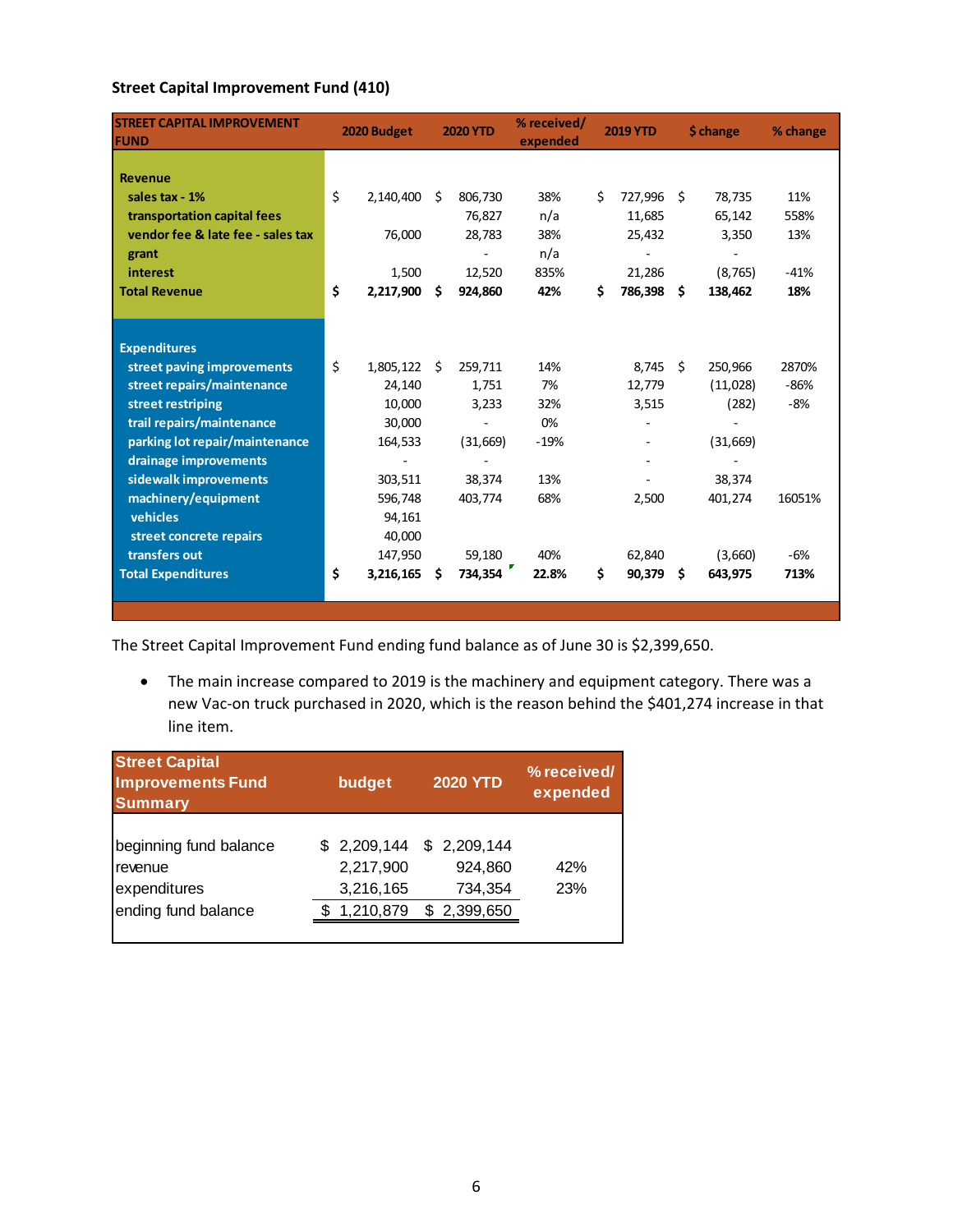| <b>STORMWATER MANAGEMENT</b><br><b>FUND</b>                                                                        |                | 2020 Budget                   |               | <b>2020 YTD</b>                                       | % received/<br>expended   |                | <b>2019 YTD</b>                                          |            | \$ change                    | % change                   |
|--------------------------------------------------------------------------------------------------------------------|----------------|-------------------------------|---------------|-------------------------------------------------------|---------------------------|----------------|----------------------------------------------------------|------------|------------------------------|----------------------------|
| <b>Revenue</b><br>drainage user charges<br>drainage capital impact fees<br>interest<br>transfer in                 | \$             | 135,000<br>16,600<br>500      | - \$          | 62,289<br>14,505<br>1,329<br>$\overline{\phantom{0}}$ | 46%<br>87%<br>266%<br>n/a | \$             | 69,207 \$<br>16,130<br>2,140<br>$\overline{\phantom{0}}$ |            | (6, 917)<br>(1,625)<br>(812) | $-10%$<br>$-10%$<br>$-38%$ |
| <b>Total Revenue</b>                                                                                               | \$             | 152,100                       | \$.           | 78,123                                                | 51%                       | \$             | 87,477                                                   | \$.        | (9, 354)                     | $-11%$                     |
| <b>Expenditures</b><br>debt service<br>transfers out - to GF<br>drainage improvements<br><b>Total Expenditures</b> | \$<br>\$<br>\$ | 147,950<br>149,072<br>297,022 | \$<br>Ś<br>\$ | ٠<br>-                                                | 0%<br>0%                  | \$<br>\$<br>\$ | 3,220<br>3,220                                           | \$<br>- \$ | (3,220)<br>(3,220)           | $-100%$<br>$-100%$         |

## **STORMWATER MANAGEMENT FUND (FORMERLY DRAINAGE DEBT SERVICE FUND) (420)**

The Stormwater Management Fund ending fund balance as of June 30 is \$227,974.

There have been no stormwater related infrastructure projects thus far in 2020.

| <b>Stormwater Management</b><br><b>Fund Summary</b>                      |   | budget                                 |         | <b>2020 YTD</b>              | % received/<br>expended |
|--------------------------------------------------------------------------|---|----------------------------------------|---------|------------------------------|-------------------------|
| beginning fund balance<br>revenue<br>expenditures<br>ending fund balance | S | 149,851<br>152,100<br>297,022<br>4,929 | S<br>S. | 149.851<br>78,123<br>227,974 | 51%<br>0%               |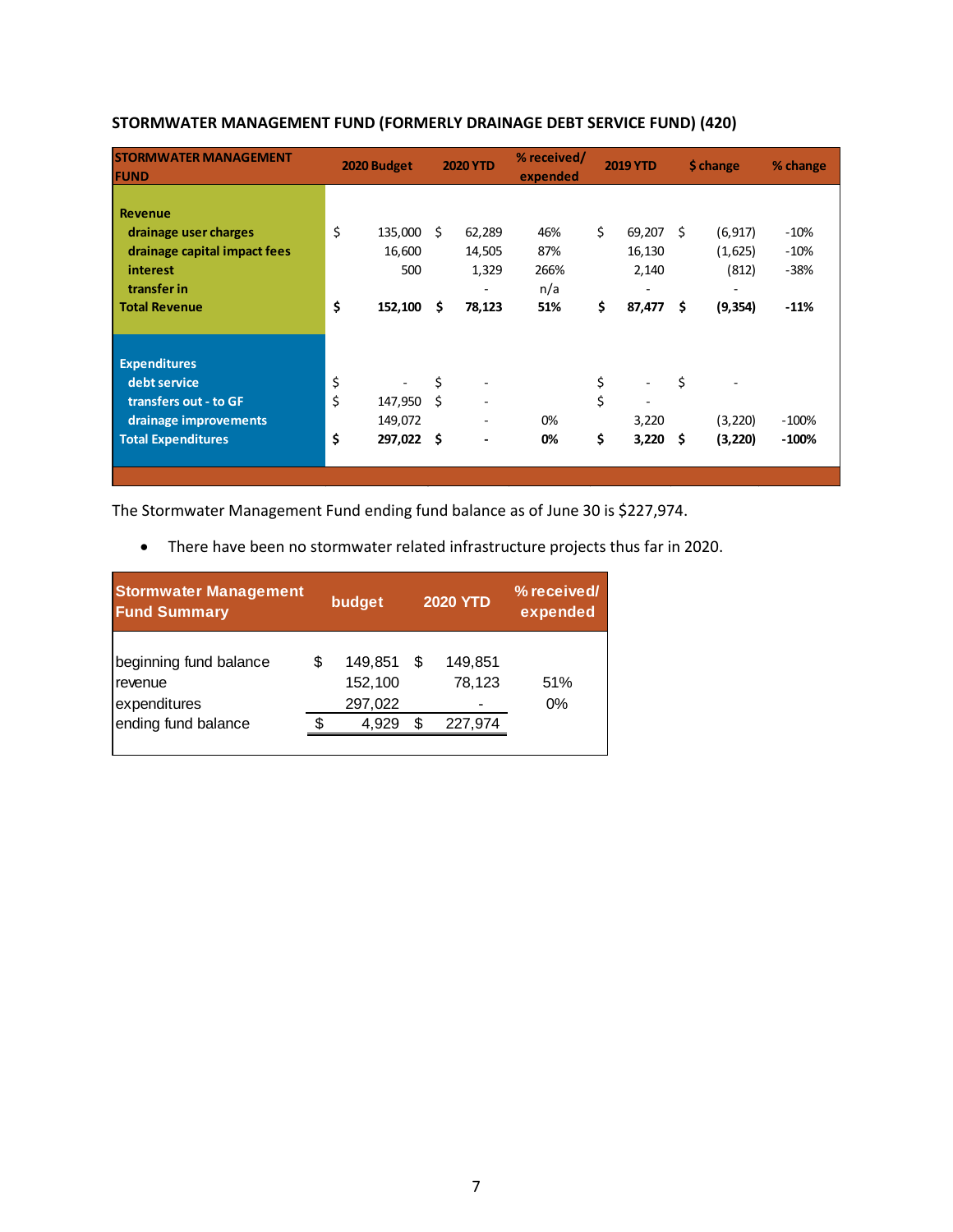# **Water Utility Fund (510)**

| <b>WATER UTILITY FUND</b>           | 2020 Budget     |    | <b>2020 YTD</b> | % received/<br>expended | <b>2019 YTD</b> |     | \$ change  | % change |
|-------------------------------------|-----------------|----|-----------------|-------------------------|-----------------|-----|------------|----------|
|                                     |                 |    |                 |                         |                 |     |            |          |
| <b>Revenue</b>                      |                 |    |                 |                         |                 |     |            |          |
| water operations                    | \$<br>1,773,100 | \$ | 784,202         | 44%                     | \$<br>710,668   | \$. | 73,534     | 10%      |
| investment income                   | \$<br>65,000    | Ś  | 24,063          | 37%                     | \$<br>47,984    | Ś.  | (23, 921)  | $-50%$   |
| charges for services - capital      | 398,900         |    | 250,548         | 63%                     | 315,757         | \$  | (65, 209)  | $-21%$   |
| investment income                   | 1,530           |    |                 | 0%                      |                 | \$  |            |          |
| charges for services - water rights | 10,400          |    | 9,930           | 95%                     | 9,930           | \$  |            | 0%       |
| investment income                   | 301             |    |                 | 0%                      |                 | \$  |            |          |
| <b>Total Revenue</b>                | \$<br>2,249,231 |    | \$1,058,813     | 47%                     | \$1,204,166     | \$  | (145, 353) | $-12%$   |
|                                     |                 |    |                 |                         |                 |     |            |          |
|                                     |                 |    |                 |                         |                 |     |            |          |
| <b>Expenditures</b>                 |                 |    |                 |                         |                 |     |            |          |
| administration                      | \$<br>138,047   | \$ | 62,372          | 45%                     | \$<br>57,948    | \$  | 4,424      | 8%       |
| operating expenses                  | \$<br>111,309   | Ŝ. | 12,537          | 11%                     | \$<br>8,630     | Ŝ.  | 3,907      |          |
| water treatment operations          | 293,400         |    | 111,450         | 38%                     | 115,510         | \$. | (4,060)    | $-4%$    |
| operating expenses - treatment      | 511,000         |    | 164,259         | 32%                     | 146,262         | S   | 17,998     |          |
| field services                      | 292,407         |    | 81,163          | 28%                     | 93,232          | Ŝ.  | (12,069)   | $-13%$   |
| utility billing/customer service    | 98,878          |    | 34,950          | 35%                     | 35,015          | \$  | (65)       | 0%       |
| capital outlay                      | 1,751,000       |    | 566,313         | 32%                     | 732,314         | Ŝ.  | (166,002)  |          |
| transfers out to GF                 | 193,717         |    | 96,959          | 50%                     | 79,950          | Ŝ.  | 17,009     | 21%      |
| debt service                        | 143,099         |    | 141,672         | 99%                     | 29,655          | Ś.  | 112,017    | 378%     |
| water rights                        | 18,000          |    | 127,500         | 708%                    | 225,250         | Ŝ.  | (97, 750)  | $-43%$   |
| <b>Total Expenditures</b>           | \$<br>3,550,857 |    | \$1,399,174     | 39%                     | \$1,523,765     | Ś   | (124, 591) | $-8%$    |
|                                     |                 |    |                 |                         |                 |     |            |          |

The Water Utility Fund ending fund balance as of June 30 is \$4,488,577.

| <b>Water Utility Fund</b><br><b>Summary</b>          | budget                                | <b>2020 YTD</b>                       | % received/<br>expended |
|------------------------------------------------------|---------------------------------------|---------------------------------------|-------------------------|
| beginning funds available<br>revenue<br>expenditures | \$4,828,938<br>2,249,231<br>3,550,855 | \$4,828,938<br>1,058,813<br>1,399,174 | 47%<br>39%              |
| ending funds available                               | \$3,527,314                           | 4,488,577                             |                         |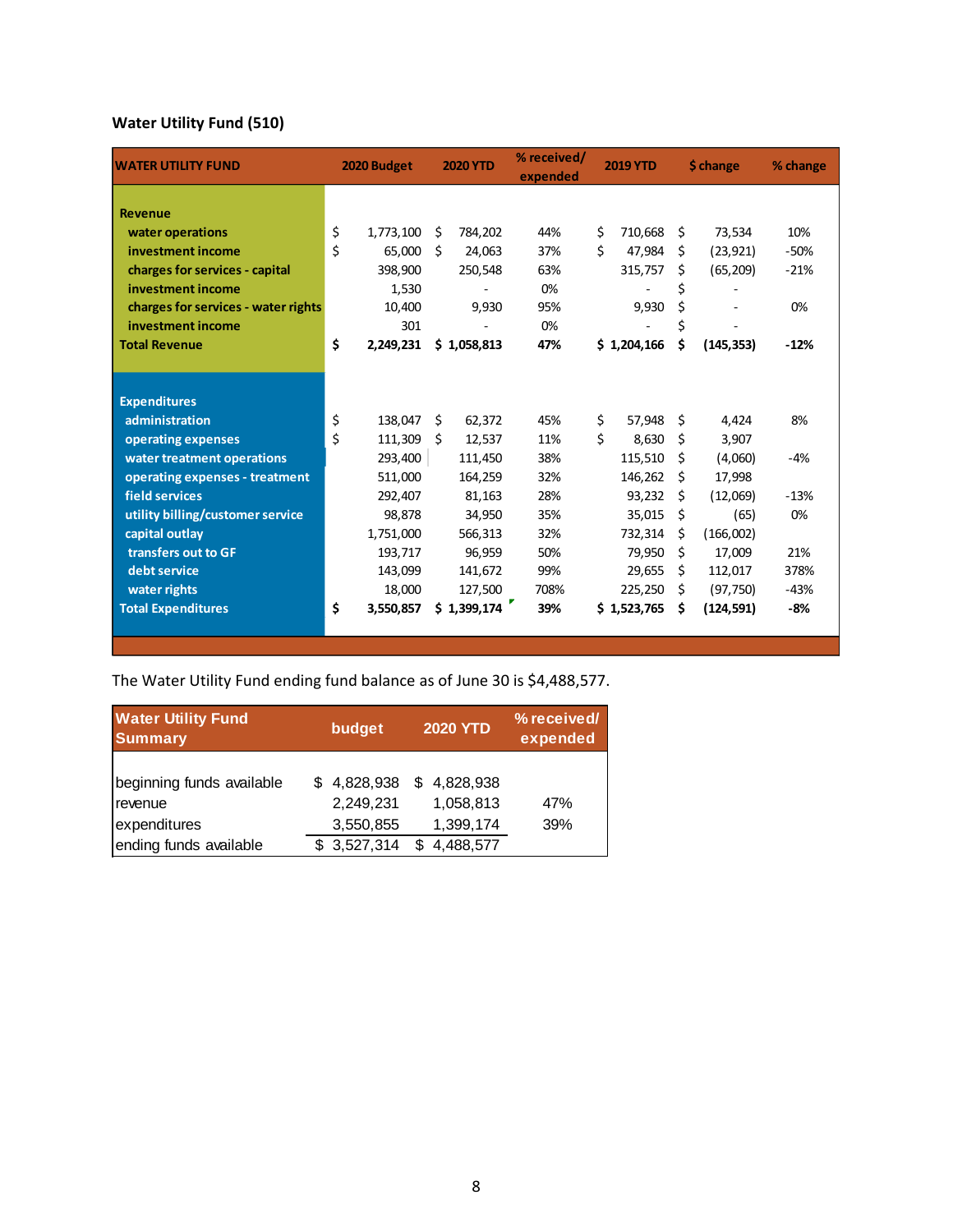# **Wastewater Utility Fund (520)**

| <b>WASTEWATER UTILITY FUND</b>   |    | 2020 Budget |    | <b>2020 YTD</b> | % received/<br>expended |    | <b>2019 YTD</b> |     | \$ change  | % change |
|----------------------------------|----|-------------|----|-----------------|-------------------------|----|-----------------|-----|------------|----------|
| <b>Revenue</b>                   |    |             |    |                 |                         |    |                 |     |            |          |
| wastewater operations + interest | Ŝ. | 1,139,014   | Ŝ. | 583,062         | 51%                     | Ś. | 578,027         | Ŝ   | 5,035      | 1%       |
| wastewater capital + interest    |    | 785,082     |    | 409,372         | 52%                     |    | 388,787         |     | 20,585     | 5%       |
| <b>Total Revenue</b>             | \$ | 1,924,096   | Ŝ. | 992,434         | 52%                     |    | \$1,096,326     | \$. | (103, 892) | -9%      |
|                                  |    |             |    |                 |                         |    |                 |     |            |          |
| <b>Expenditures</b>              |    |             |    |                 |                         |    |                 |     |            |          |
| administration + operating       | \$ | 156,074 \$  |    | 42,276          | 27%                     | Ś. | 44,713          | Ŝ.  | (2, 437)   | -5%      |
| wastewater treatment operations  |    | 691,787     |    | 288,597         | 42%                     |    | 275,167         |     | 13,430     | 5%       |
| field services                   |    | 145,090     |    | 58,417          | 40%                     |    | 45,952          |     | 12,465     | 27%      |
| utility billing/customer service |    | 40,554      |    | 17,725          | 44%                     |    | 17,604          |     | 121        | 1%       |
| capital outlay                   |    |             |    |                 |                         |    |                 |     |            |          |
| treatment plant improvements     |    | 81,000      |    | 6,629           | 8%                      |    | 4,366           |     | 2,263      | 52%      |
| machinery/equipment              |    | 52,000      |    | 4,203           | 8%                      |    | 311             |     | 3,892      | 1251%    |
| debt service                     |    | 859,163     |    | 665,368         | 77%                     |    | 241,347         |     | 424,021    | 176%     |
| transfers out to GF              |    | 163,249     |    | 81,624          | 50%                     |    | 68,200          |     |            |          |
| <b>Total Expenditures</b>        | \$ | 2,188,917   |    | \$1,164,839     | 53%                     | \$ | 697,660         | \$. | 467,179    | 67%      |
|                                  |    |             |    |                 |                         |    |                 |     |            |          |
|                                  |    |             |    |                 |                         |    |                 |     |            |          |

The Wastewater Utility Fund ending fund balance as of June 30 is \$3,876,949

| <b>Wastewater Utility Fund</b><br><b>Summary</b>                              | budget                                             |   | <b>2020 YTD</b>                                  | % received/<br>expended |
|-------------------------------------------------------------------------------|----------------------------------------------------|---|--------------------------------------------------|-------------------------|
| beginning funds available<br>revenue<br>expenditures<br>ending fund available | \$4,049,354<br>1,924,096<br>2,186,917<br>3,786,533 | S | \$4,049,354<br>992,434<br>1,164,839<br>3,876,949 | 52%<br>53%              |